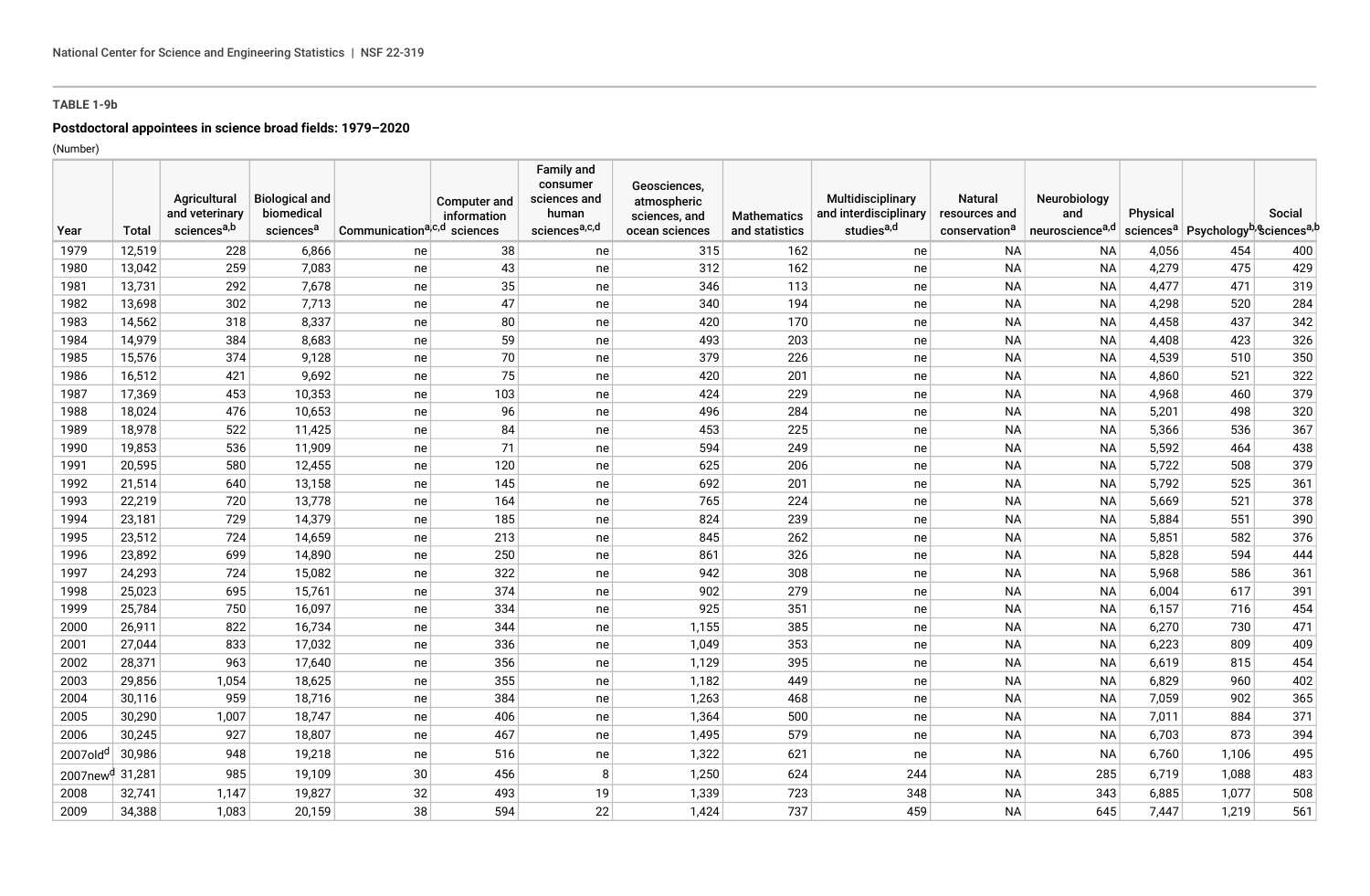#### **TABLE 1-9b**

### **Postdoctoral appointees in science broad fields: 1979–2020**

(Number)

| Year                    | Total  | Agricultural<br>and veterinary<br>sciences <sup>a,b</sup> | <b>Biological and</b><br>biomedical<br>sciences <sup>a</sup> | Communication <sup>a<sub>,c,d</sub></sup> | Computer and<br>information<br>sciences | Family and<br>consumer<br>sciences and<br>human<br>sciences <sup>a,c,d</sup> | Geosciences,<br>atmospheric<br>sciences, and<br>ocean sciences | <b>Mathematics</b><br>and statistics | Multidisciplinary<br>and interdisciplinary<br>studies <sup>a,d</sup> | <b>Natural</b><br>resources and<br>conservation <sup>a</sup> | Neurobiology<br>and<br>neuroscience <sup>a,d</sup> | Physical | sciences <sup>a</sup> Psychology <sup>b, e</sup> sciences <sup>a, b</sup> | Social |
|-------------------------|--------|-----------------------------------------------------------|--------------------------------------------------------------|-------------------------------------------|-----------------------------------------|------------------------------------------------------------------------------|----------------------------------------------------------------|--------------------------------------|----------------------------------------------------------------------|--------------------------------------------------------------|----------------------------------------------------|----------|---------------------------------------------------------------------------|--------|
| $2010^{f,g}$            | 37,351 | 1,190                                                     | 21,726                                                       | 62                                        | 763                                     | 30                                                                           | 1,740                                                          | 791                                  | 785                                                                  | <b>NA</b>                                                    | 838                                                | 7,583    | 1,132                                                                     | 711    |
| 2011 <sup>g</sup>       | 37,335 | 1,256                                                     | 21,107                                                       | 67                                        | 759                                     | 52                                                                           | 1,774                                                          | 830                                  | 704                                                                  | <b>NA</b>                                                    | 1,398                                              | 7,490    | 1,124                                                                     | 774    |
| 2012                    | 36,738 | 1,290                                                     | 20,086                                                       | 58                                        | 760                                     | 58                                                                           | 1,956                                                          | 902                                  | 742                                                                  | <b>NA</b>                                                    | 1,525                                              | 7,430    | 1,132                                                                     | 799    |
| 2013                    | 36,289 | 1,319                                                     | 19,330                                                       | 76                                        | 765                                     | 90                                                                           | 2,032                                                          | 932                                  | 891                                                                  | <b>NA</b>                                                    | 1,696                                              | 7,197    | 1,023                                                                     | 938    |
| 2014old <sup>h</sup>    | 36,184 | 1,395                                                     | 18,749                                                       | 75                                        | 833                                     | 93                                                                           | 2,059                                                          | 956                                  | 1,045                                                                | <b>NA</b>                                                    | 1,778                                              | 7,089    | 1,062                                                                     | 1,050  |
| $2014$ new <sup>h</sup> | 37,316 | 1,402                                                     | 19,554                                                       | 75                                        | 834                                     | 114                                                                          | 2,061                                                          | 959                                  | 1,045                                                                | <b>NA</b>                                                    | 1,878                                              | 7,277    | 1,066                                                                     | 1,051  |
| 2015                    | 37,639 | 1,525                                                     | 19,304                                                       | 83                                        | 888                                     | 103                                                                          | 2,129                                                          | 1,011                                | 972                                                                  | <b>NA</b>                                                    | 1,957                                              | 7,358    | 1,130                                                                     | 1,179  |
| 2016                    | 37,941 | 1,484                                                     | 19,427                                                       | 86                                        | 914                                     | 116                                                                          | 2,104                                                          | 1,005                                | 1,095                                                                | <b>NA</b>                                                    | 2,071                                              | 7,269    | 1,177                                                                     | 1,193  |
| 2017old <sup>a</sup>    | 37,816 | 1,620                                                     | 19,506                                                       | 89                                        | 856                                     | 163                                                                          | 2,136                                                          | 966                                  | 1,126                                                                | <b>NA</b>                                                    | 2,109                                              | 6,946    | 1,072                                                                     | 1,227  |
| 2017new <sup>a</sup>    | 38,241 | 1,024                                                     | 21,781                                                       | ne                                        | 854                                     | ne                                                                           | 2,089                                                          | 991                                  | 1,131                                                                | 731                                                          | <b>NA</b>                                          | 7,211    | 1,082                                                                     | 1,347  |
| 2018                    | 37,564 | 1,072                                                     | 21,533                                                       | ne                                        | 879                                     | ne                                                                           | 1,726                                                          | 982                                  | 980                                                                  | 764                                                          | <b>NA</b>                                          | 6,976    | 1,145                                                                     | 1,507  |
| 2019                    | 38,503 | 1,079                                                     | 21,847                                                       | ne                                        | 878                                     | ne                                                                           | 1,778                                                          | 1,070                                | 972                                                                  | 806                                                          | <b>NA</b>                                          | 7,159    | 1,152                                                                     | 1,762  |
| 2020                    | 38,741 | 1,678                                                     | 21,902                                                       | ne                                        | 823                                     | ne                                                                           | 1,790                                                          | 1,076                                | 832                                                                  | 845                                                          | <b>NA</b>                                          | 6,937    | 1,312                                                                     | 1,546  |

NA = not available; these fields were collected as part of other fields in other years (see footnotes a and d), ne = not eligible; the fields collected have changed over time.

a As part of 2017 Survey of Graduate Students and Postdoctorates in Science and Engineering (GSS) redesign, the GSS taxonomy was changed to align with the National Center for Science and Engineering Statistics (NCSES) Taxo of Disciplines (TOD), thus increasing comparability with other NCSES surveys. As a result, some eligible fields were reclassified and a small number of fields became fully or partially ineligible. Comparisons to prior year 2017old estimates and should be limited to broad areas of study-detailed field comparisons are not recommended. Redesign includes the following: natural resources splitting from agricultural sciences; neurosciences being r under biological and biomedical sciences; human development being reported under social sciences; physical sciences adding materials sciences; and social sciences no longer including public administration (no longer collec multidisciplinary no longer including nanoscience (which was moved to engineering).

<sup>b</sup> In 2020 for better alignment to the NCSES TOD and Classification of Instructional Programs 2020, human development was moved from social sciences to psychology, and veterinary biomedical and clinical sciences was moved agricultural sciences. The broad field of agricultural sciences was renamed to agricultural and veterinary sciences to reflect this change.

<sup>c</sup> The field communication and the field family and consumer sciences and human sciences were added as part of the 2007 field eligibility changes. These fields were dropped in 2017 to align the GSS with other NCSES survey

<sup>d</sup> In 2007, eligible fields were reclassified, newly eligible fields were added, and the survey was redesigned to improve coverage and coding of eligible units. "2007new" presents data as collected in 2007; "2007old" show would have been collected in prior years. The science field communication and the science field family and consumer sciences and human sciences were newly eligible in 2007; data for these two fields begin in 2007new. The s field multidisciplinary and interdisciplinary studies was also added to the GSS code list in 2007; some data reported in this field were reported under other fields before 2007 and are included in those fields in 2007old, reported as a separate field of science in 2007new; data were reported under health field neurology in 2007old and previous years. See appendix A in<https://www.nsf.gov/statistics/nsf10307/> for more detail.

e Beginning in 2008, more rigorous follow-up was done with institutions regarding the exclusion of practitioner-oriented graduate degree programs in psychology. This change may affect interpretation of trends in this field was discontinued in 2017.

<sup>f</sup> In 2010. the postdoctoral (postdoc) and nonfaculty researcher (NFR) section of the survey was expanded and significant effort was made to ensure that appropriate personnel were providing postdoc and NFR data. Thus, it how much of the increases in 2010 and later years over 2009 and prior years are from growth in postdocs and NFRs and how much are from improved data collection. More information on the changes to the data collection is ava [https://www.nsf.gov/statistics/infbrief/nsf13334/.](https://www.nsf.gov/statistics/infbrief/nsf13334/)